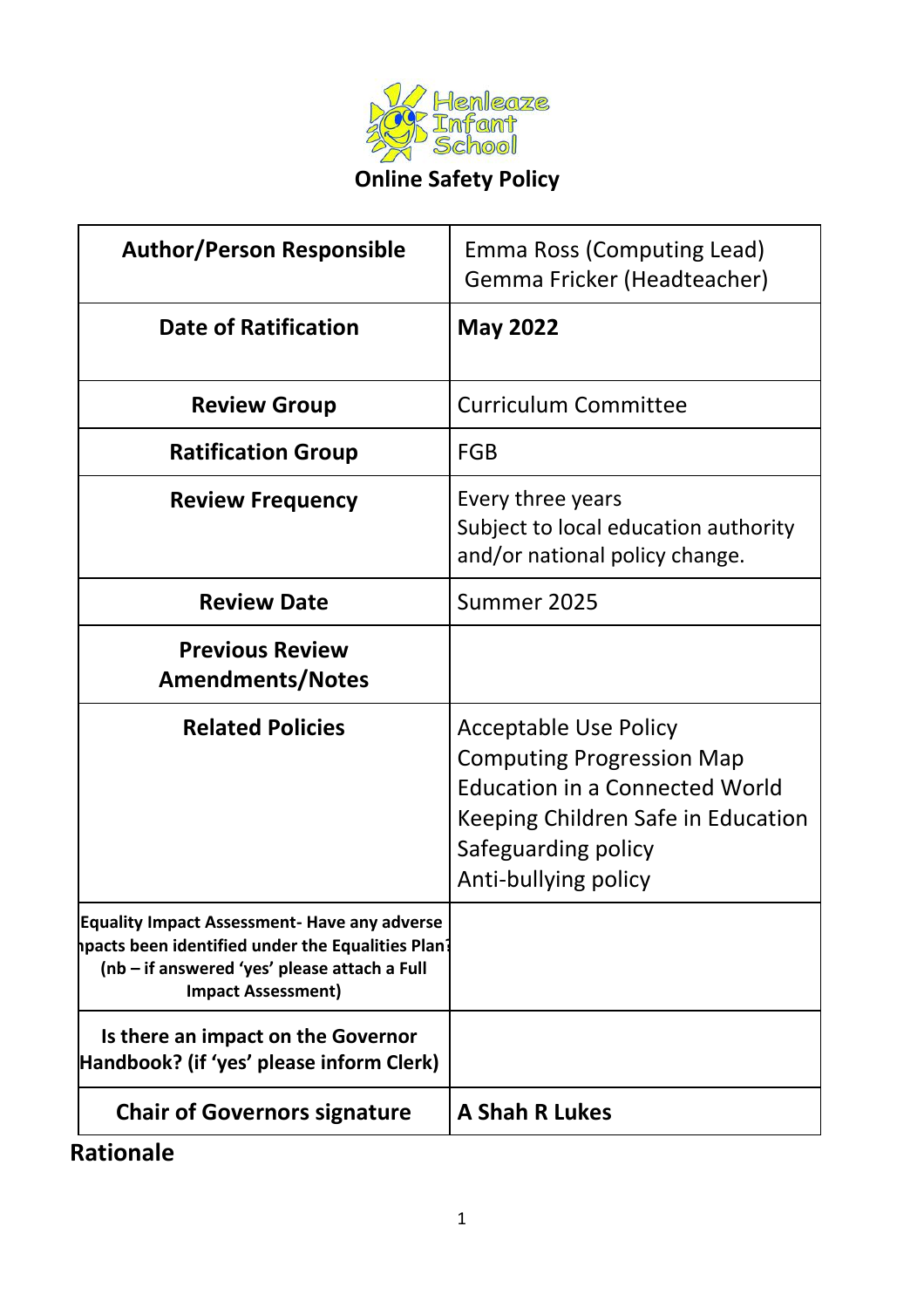Computing and internet safety by staff and children is an integral part of teaching and learning at Henleaze Infant school. Computing equipment and the internet is used as a tool across all areas of the curriculum, to enhance and stimulate children's learning. The internet in particular is used as a teaching tool and as a way of communicating and finding out about our world.

However, ensure that children and staff engage in safe practises when accessing the internet and are aware of the issues involved in its use. Managing and minimising the risks is key to ensuring safe practise.

This policy is intended to ensure shared understanding and consistency of practice across the school in relation to supporting children in developing the skills and knowledge necessary to make positive and appropriate behaviour choices which assist them and others in forming positive relationships and learning effectively.

## **Monitoring the effectiveness of this policy**

The school will monitor the impact of the policy using:

- ●Logs of reported incidents
- ●Local Authority IT providers monitor logs of internet activity (including sites visited)/filtering
- ●Surveys/questionnaires of pupil and parents/carers voice.

### **Roles and responsibilities**

The following section outlines the online safety roles and responsibilities of individuals and groups within the school

#### **Governors/Governing Body - Safeguarding/Child Protection Governor**

Governors are responsible for the approval of the Online Safety Policy and for reviewing the effectiveness of the policy. This will be carried out by the Curriculum Committee receiving regular information about online safety incidents and monitoring reports. A member of the Governing Body has taken on the role of Child/Protection Safeguarding Governor (which will incorporate the role of Online Safety Governor). The role of the Online Safety Governor will include:

- ●regular updates from the Online Safety Lead in curriculum committee reports and meetings.
- ●monitoring of online safety incident logs
- ●reporting to relevant Governors at full governing body meetings

#### **Headteacher and Designated Safeguarding lead**

- ●The Headteacher has a duty of care for ensuring the safety (including online safety) of members of the school community.
- The Headteacher and (at least) another member of the Senior Leadership Team should be aware of the procedures to be followed in the event of a serious online safety allegation being made against a member of staff. (see flow chart on dealing with online safety incidents – included in a later section – "Appendix 1: Responding to incidents of misuse". Online Safety BOOST includes an 'Incident Response Tool' that outlines the steps (and forms to complete) any staff facing an issue, disclosure or report, need to follow. More information is available at[:](https://boost.swgfl.org.uk/) <https://boost.swgfl.org.uk/>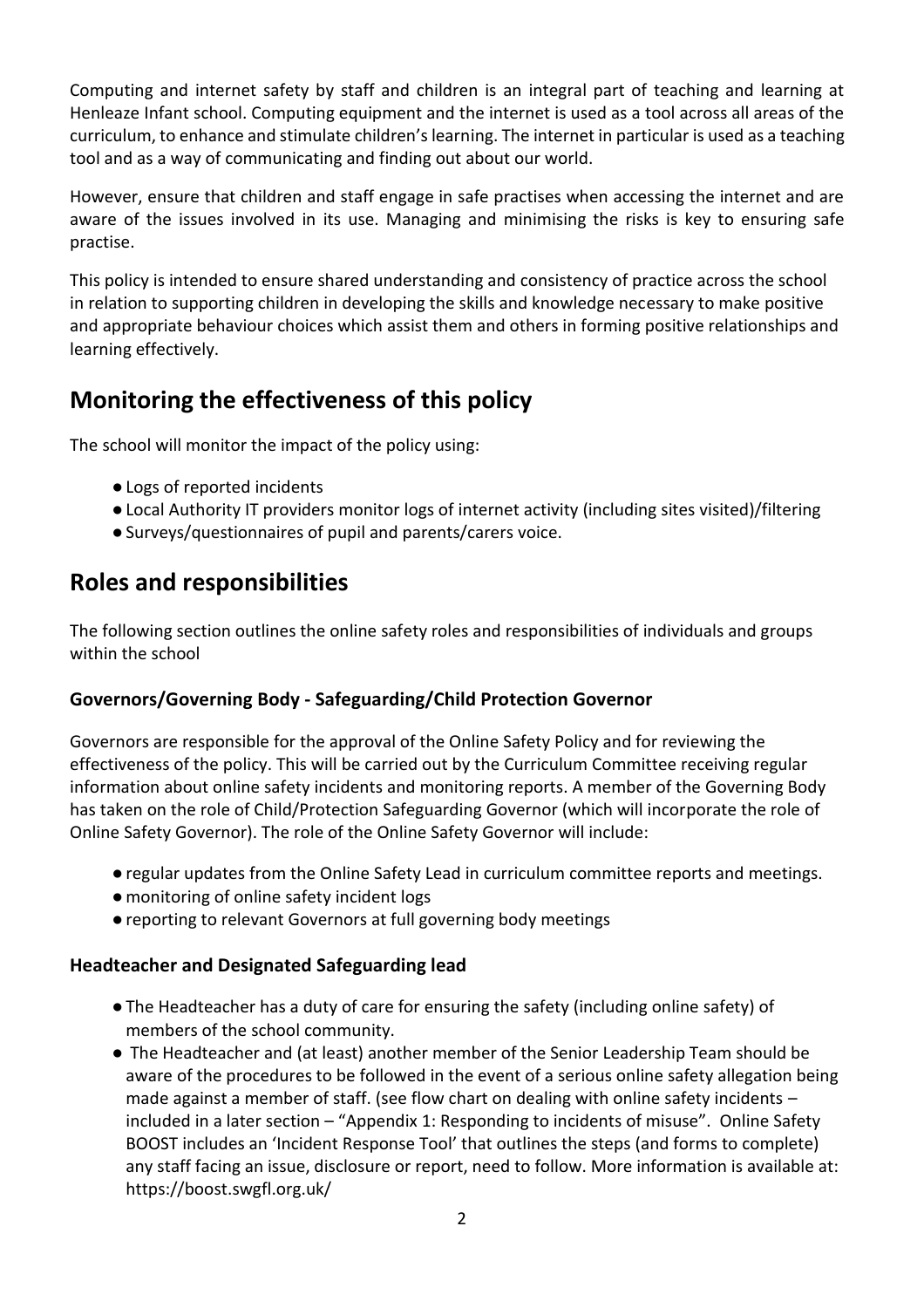- ●The Headteacherand Senior Leaders are responsible for ensuring that the Online Safety Lead and other relevant staff receive suitable training to enable around Online Safety.
- ●The Designated Safeguarding Lead takes day to day responsibility for online safety issues (via CPoms)
- ●The Designated Safeguarding Lead and Deputy Designated Safeguarding Lead will monitor the effectiveness of this policy and any online safety concerns that are raised (via CPoms)
- ●The Designated Safeguarding Lead should be trained in online safety issues and be aware of the potential for serious child protection/safeguarding issues to arise from sharing of personal data, access to illegal/inappropriate materials, inappropriate on-line contact with adults/strangers, potential or actual incidents of grooming, online-bullying

#### **Online Safety Curriculum Lead**

- ●They take a leading role in establishing and reviewing the school online safety policies/documents
- ●They take responsibility for developing and implementing the school Online Safety curriculum. Supporting and training staff as required to follow this.
- ●They support with any incidents involving online safety and advise teaching methods and resources to address any concerns that arise.
- ●They should be aware of online safety issues and be aware of the potential for serious child protection/safeguarding issues to arise from sharing of personal data, access to illegal/inappropriate materials, inappropriate on-line contact with adults/strangers, potential or actual incidents of grooming, online-bullying
- ●They will take every opportunity to help parents understand issues surrounding online safety by sharing advice and information via newsletters, letters, website, social media and information about national/local online safety campaigns/literature.

#### **ICT Support/School Business Manager**

The school uses Bristol City Council ICT Support to manage the technical infrastructure of the school. The School Business Manager oversees and liaises with them to ensure:

- ●that the school's technical infrastructure is secure and is not open to misuse or malicious attack
- ●that users may only access the networks and devices through a properly enforced password protection policy
- ●the filtering policy is applied and updated on a regular basis
- ●that they keep up to date with online safety technical information in order to effectively carry out their online safety role and to inform and update others as relevant
- ●that the use of the networks/internet/digital technologies is regularly monitored in order that any misuse/attempted misuse can be reported to the Headteacher and Designated Safeguarding Lead.
- ●that monitoring software/systems are implemented and updated as agreed in school policies

#### **Teaching and Support Staff**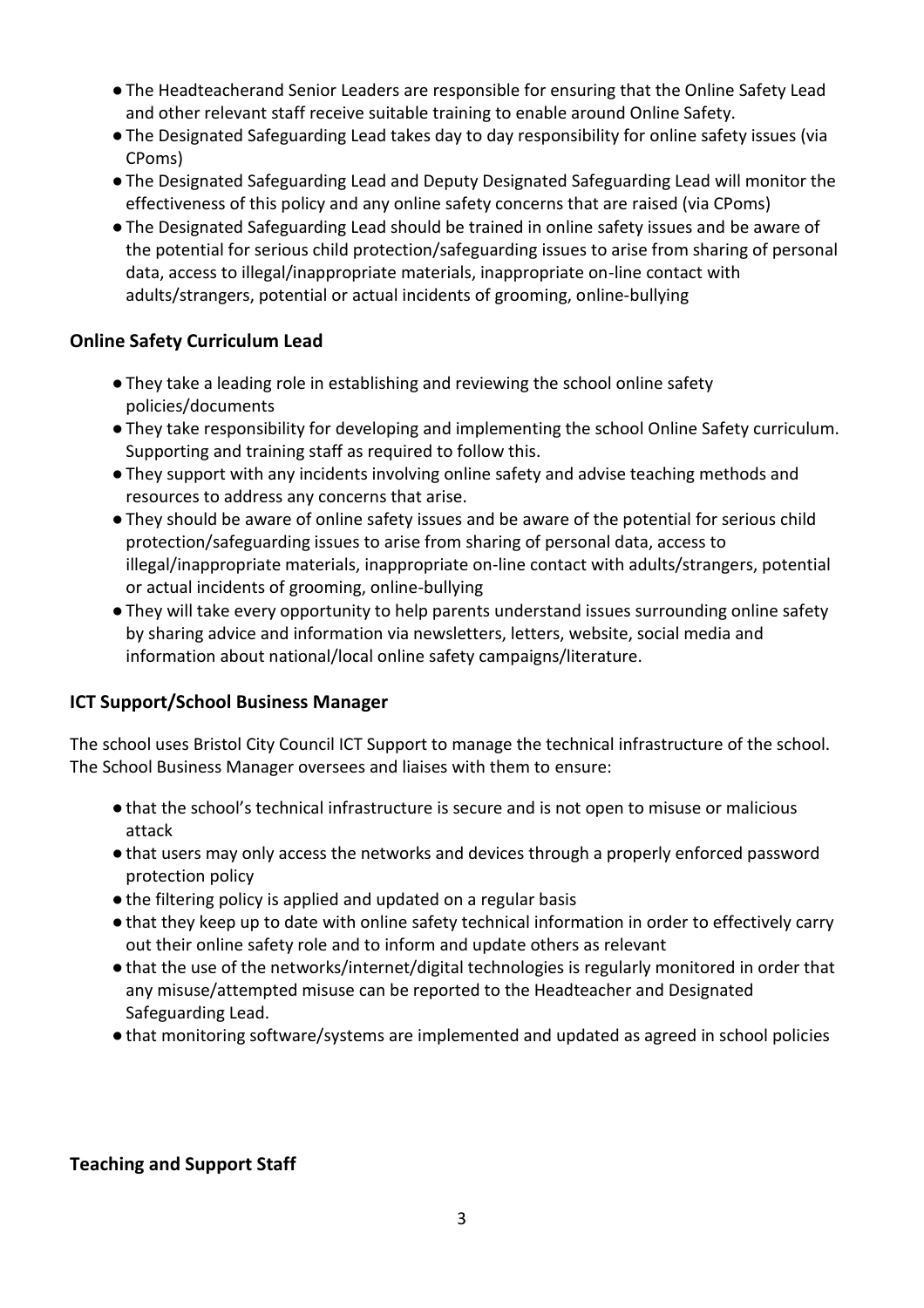Are responsible for ensuring that:

- ●they have an up to date awareness of online safety matters and of the current school online safety policy and practices
- ●they have read, understood and signed the staff acceptable use policy.
- ●they report any suspected misuse or problem to the Designated Safeguarding Lead for investigation.
- ●all digital communications with students/pupils/parents/carers should be on a professional level.
- ●they teach and review the school online safety rules regularly with pupils (see online safety rules, within the Education section below)
- ●online safety teaching is embedded in all aspects of the curriculum and other activities.
- ●ensure that in lessons where internet use is pre-planned pupils should be guided to sites checked as suitable for their use and that processes are in place for dealing with any unsuitable material that is found in internet searches

#### **Students/Pupils:**

●are responsible for using the school digital technology systems in accordance with the school Online Safety rules and under the guidance of an adult. (see online safety rules, within the Education section below)

#### **Parents/carers and Visitors to the school**

●Parents/carers play a crucial role in ensuring that their children understand the need to use the internet/mobile devices in an appropriate way. They will be encouraged to support the school in promoting good online safety practice and to follow guidelines set out in our **Acceptable Use Policy.**

### **Education**

Henleaze Infant School will establish and embed a progressive online safety curriculum to raise awareness and promote safe and responsible internet use amongst learners. Pupils will receive a broad online safety curriculum with staff reinforcing messages across all areas of the curriculum whenever technology is in use.

Our computing curriculum has been reviewed to ensure that it covers important aspects from the **'[Education in a Connected World](https://www.gov.uk/government/publications/education-for-a-connected-world)'** document from 2020.

#### **Our Curriculum Aims**

We have clear prorgressive objectives set out for each year group in our **'Computing Progression Map'**, with our main aims being that by the time pupils leave Henleaze Infants School they are able:

- ●To know our school Online Safety Rules and be able to explain what they mean.
- ●To know the importance of being kind online, just like in the real world..
- ●To name trusted adults that they can ask for help if they see something that they don't like online.
- ●To know what private information is and not to share private information online; knowing that once information is put online it is difficult to remove (digital footprint).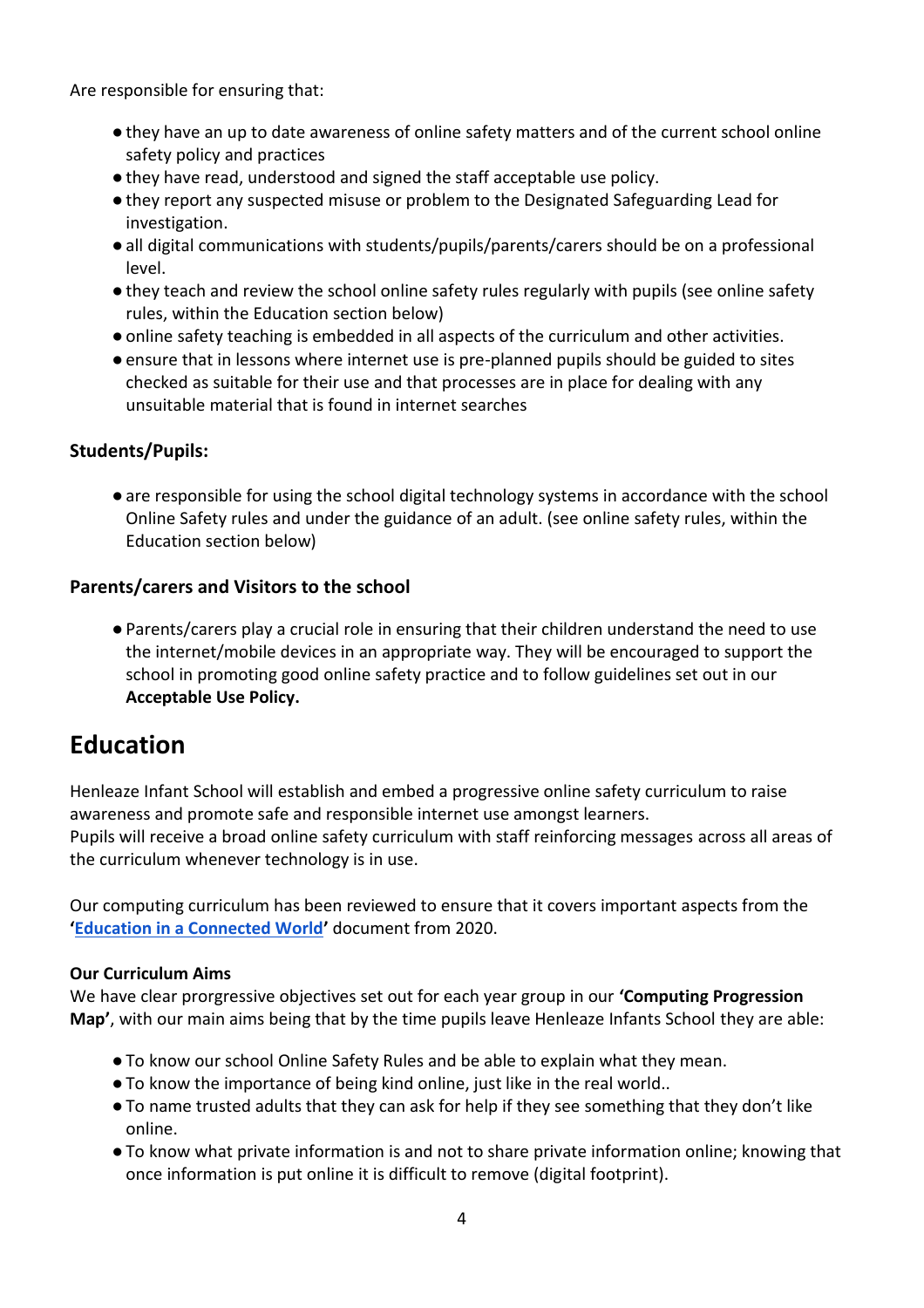- ●To understand the importance of keeping their log in details safe and the importance of logging out when they have finished.
- ●To know some people can be unkind online and to ask for help, just like if someone is unkind in the real world.
- ●To know not to trust everything they read or see online and to check how reliable a source is.

#### **How we deliver our Online Safety Curriculum**

As well as weaving discussions about online safety throughout the curriculum pupils will have termly class sessions about online safety.

- ●Our termly sessions will all have a different focus and learning objectives and are planned and mapped out to build on previous knowledge to ensure progression across year groups.
- ●We have three sessions a year using the [Common Sense Media](https://www.commonsense.org/education/) lesson plans. This resource enables us to teach online safety using Henleaze Junior School also use this resource to support their online safety teaching so this offers progression throughout our school and beyond.
- ●We aim to link our online safety sessions to link in with times when we are using technology or the internet in our learning, often just before a computing session, in order to give them more meaning.
- ●The school participates in Safer Internet Day each year and activities are planned for each group as part of the day to fit in with the progression of our online safety curriculum. We also have Key Stage assemblies to reinforce key online safety messages.
- ●To support online safety teaching the school uses a range of other resources to support this, including:
	- [Smartie Penguin](https://www.childnet.com/resources/smartie-the-penguin/) used to facilitate assemblies on Safer Internet Day
	- [Digiduck books](https://www.childnet.com/resources/digiduck-stories/) and other physical stories ae used to reinforce our online safety curriculum.
	- Reinforce links to the PSHE Jigsaw curriculum by linking key messages that apply both online and offline in the real world, such as 'being kind'.

#### **School Online Safety Rules**

At Henleaze Infants we have developed our own set of whole school online safety rules which have been based on the SMART rules from Childnet [\(https://www.childnet.com/young-people/4-11-year](https://www.childnet.com/young-people/4-11-year-olds/get-smart/)[olds/get-smart/\)](https://www.childnet.com/young-people/4-11-year-olds/get-smart/) but adapted to make them more age appropriate for the infant age children in our school. We reinforce to pupils that these rules apply wherever they are using the internet, whether that be in school or elsewhere.

The rules are displayed in every class and are recapped regularly, in particular when using the internet in class to keep them fresh in pupils minds. There will also be a bi-annual KS1 mascot competition to update the look of these rules and keep their profile high (being bi-annual will ensure that all KS1 children get the opportunity to enter the competition during their time at our school).



## **Parents**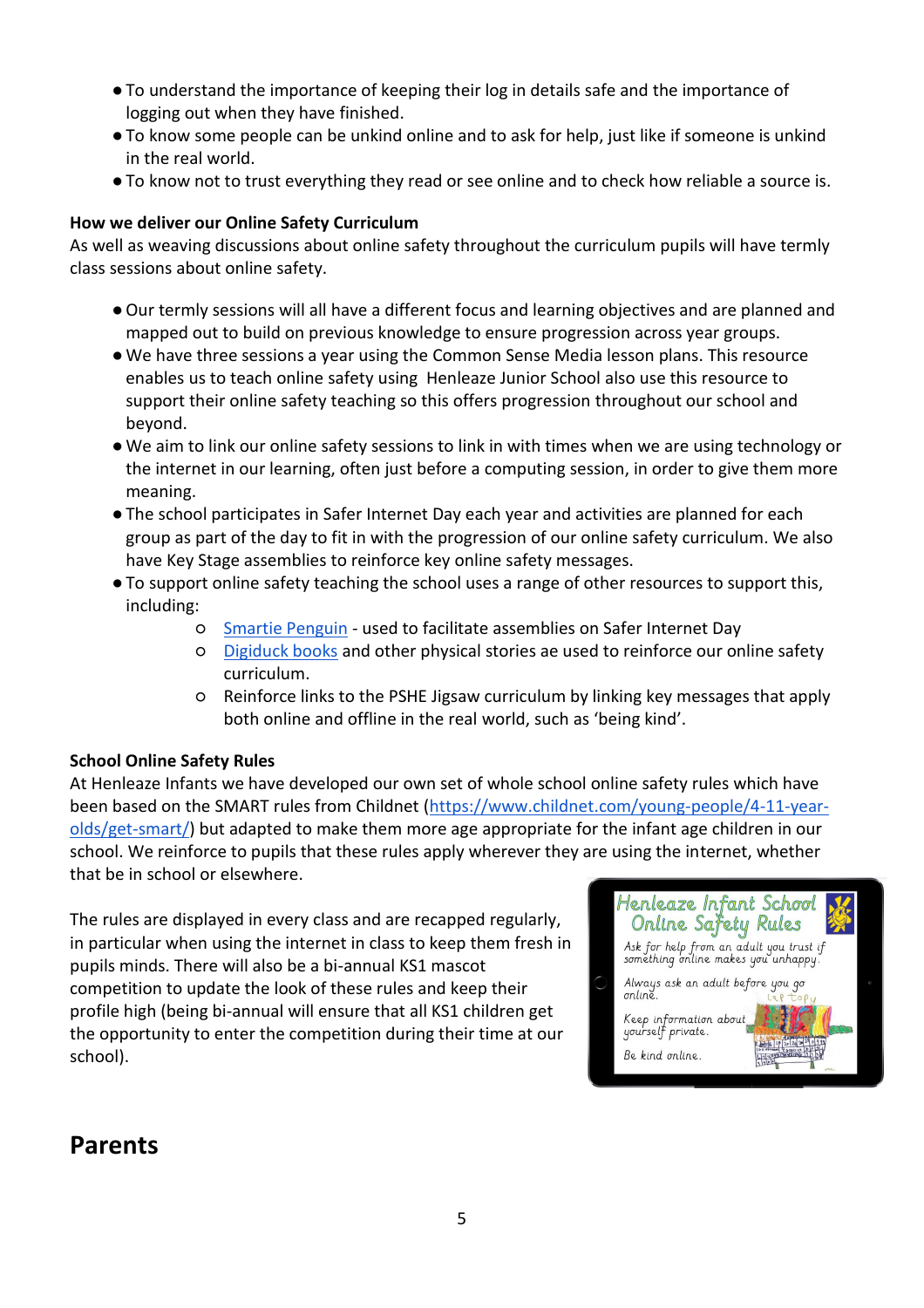The school will raise parents' awareness of online safety in newsletters or other communications home, and in information via our website. High profile events such as Safer Internet Day will also be used to provide information and improve awareness for parents.

If parents have any queries or concerns in relation to online safety, these should be raised in the first instance with the headteacher and/or the DSL.

The school's Online Safety rules are shared with parents at least twice a year to encourage them to start discussions with pupils and reinforce these messages at home. Other information is sent to parents in response to arising concerns/issues.

# **Cyber-bullying**

#### **Definition**

Cyber-bullying takes place online, such as through social networking sites, messaging apps or gaming sites. Like other forms of bullying, it is the repetitive, intentional harming of one person or group by another person or group, where the relationship involves an imbalance of power.

#### **Preventing and addressing cyber-bullying.**

To help prevent cyber-bullying, we will highlight the importance of being kind online and ensure pupils know to report any problems online to a trusted adult.

As a school we discuss cyber-bullying and relate it to bullying as part of our Jigsaw PSHE curriculum.

#### **Dealing with cyber-bullying instances**

In relation to a specific incident of cyber-bullying, the school will follow the processes set out in the school Behaviour and Anti-bullying Policies. Where illegal, inappropriate or harmful material has been spread among pupils, the school trust will use all reasonable endeavours to ensure the incident is contained. Parents will be informed and involved in supporting education. The DSL will consider whether the incident should be reported to the police if it involves illegal material, and will work with external services if it is deemed necessary to do so.

# **Staff Training**

All staff members will receive refresher training at least once each academic year as part of safeguarding training, as well as relevant updates as required (for example through emails, e-bulletins and staff meetings).

Staff will follow the guidance of the 'Education for a connected world'. And 'Keeping children safe in education' when planning our online safety curriculum.

Staff will be updated by the Computing Lead on any relevant information or changes that would further their understanding of online safety and be supported when advice or guidance is required.

The DSL and DDSL will undertake child protection and safeguarding training, which will include online safety, at least every 2 years. They will also update their knowledge and skills on the subject of online safety at regular intervals, and at least annually.

Governors will receive training on safe internet use and online safeguarding issues as part of their safeguarding training.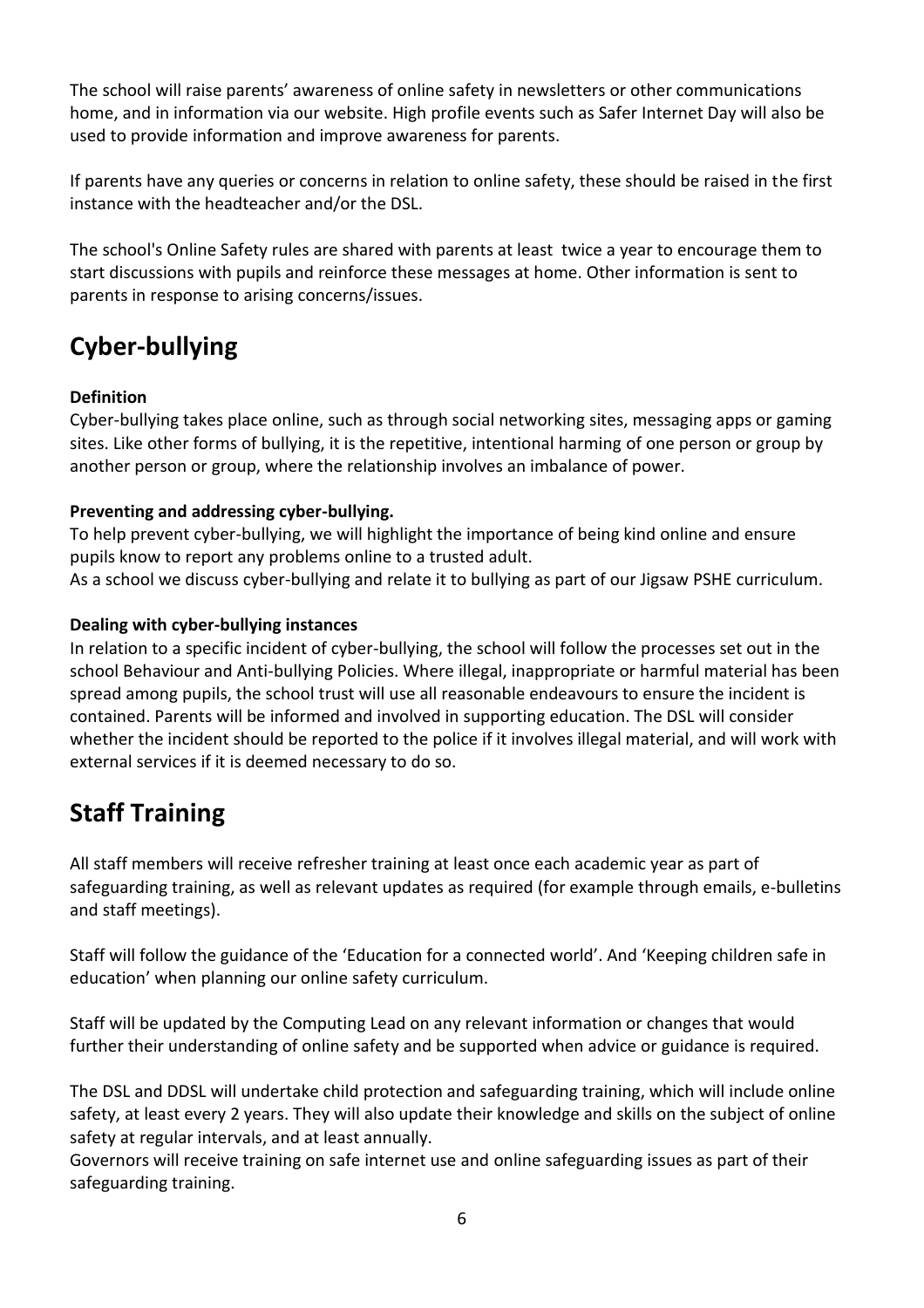# **Acceptable use policy**

The Acceptable Use Policy outlines in detail the appropriate use of technology in school for staff, pupils and visitors.

## **Monitoring of the Online Safety Policy effectiveness**

This policy will be reviewed every 3 years by the Governors in the Curriculum Committee.

Any online safety concerns will be reported to the DSL (or DDSL in their absence) and logged on CPoms to ensure thorough records are maintained.

If there are any patterns or incidents the Online Safety Lead will be available to advise on additional teaching or activities that could support or address these issues, either whole class or on an individual basis.

Pupil voice is carried out each year to review pupils' knowledge and familiarity with the school online safety rules and how to stay safe online. Also this will be used to find out what games/software etc is currently being used by pupils to stay aware of potential adaptations that may be needed to the online safety curriculum in the future.